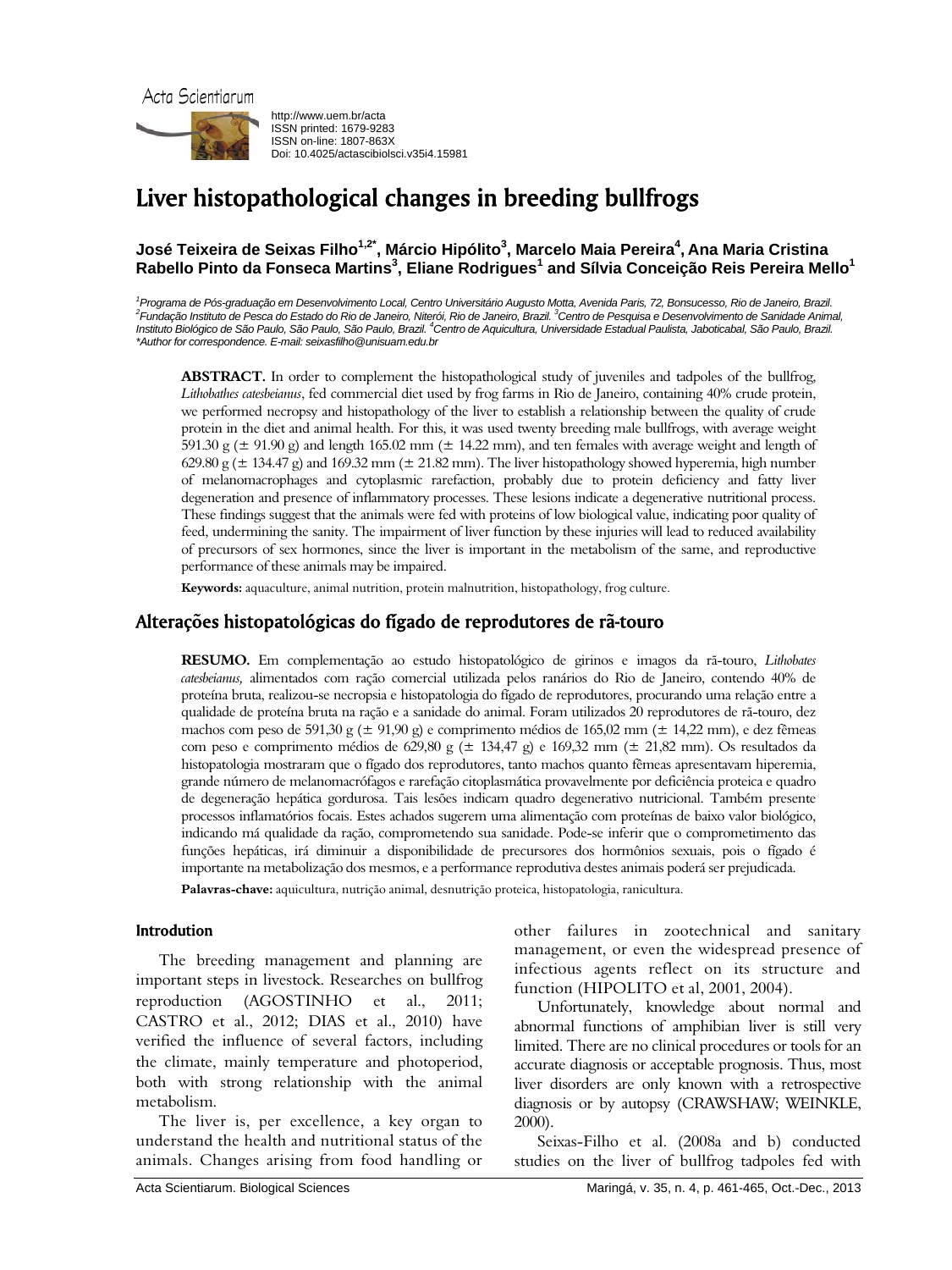commercial ration showing 32, 36, 45 and 55% of crude protein (CP) and found the organs spotted and straw-colored, for all levels of CP, and the histopathologic analysis revealed a thinning and degeneration of cell protein, intestine with colitis and flattened microvilli, spleen with lymphocyte hyperplasia, heart without any change, kidneys with glomerulonephritis and areas of tubulonephrosis; mononuclear gastritis, hyperplasia and hypertrophy of regional lymph nodes. In all organs, there was hemosiderin deposit.

Still Seixas-Filho et al. (2009) studying bullfrog juveniles, *Lithobates catesbeianus*, fed with commercial rations with three levels of crude protein (CP; 28; 36 and 45%) sought to establish a relationship between quality of crude protein and animal health status on the histopathological examination of the liver. The results showed that animals fed with different diets, regardless of the level of CP had lymphocytic hepatitis, colitis and flattening of microvilli, kidneys with tubulonephrosis areas and renal tubules calcification, myocarditis and dissociation of cardiac muscle fibers.

In the feeding of bullfrogs, the whole performance is based on the quantity and quality of the protein in the diet. Any change in liver function caused by food, lack of food or good-quality protein or most needed amino acids, general organ dysfunction caused by stress or damage suffered by infectious and parasitic agents that can gravely compromise the liver, will also cause impairment of the intricate metabolic organic relationship.

For example, the liver dysfunction causes impairment of proteins and amino acids metabolism, which interferes with the hormones production, such as corticotropin releasing factor (CRF) and glucocorticoids which are components of the hypothalamic-pituitary-adrenal (HPA) axis or stress axis and play an important role in central regulation of energy balance and food intake (RICHARD et al., 2002).

This study aimed to examine possible relationships between diet and health in adult breeding animals (*Lithobates catesbeianus* Shaw, 1802), assessed by the liver.

### Material and methods

The experiment was conducted at the Biology Research Laboratory of the Augusto Motta University Center - Unisuam, Bonsucesso, *Campus* in Rio de Janeiro State and at the Biological Institute of São Paulo State.

Breeding bullfrogs (*Rana catesbeiana* Shaw 1802), today called *Lithobates catesbeianus* (FROST et al., 2006) were derived from UNISUAM experimental frog farm, reared in the semi-flooded system, kept in maintenance bays, separated by sex, fed twice a day with commercial feed containing 40% crude protein (Table 1).

**Table 1.** Assurance level and proximate composition of commercial diet used in the feeding of breeding bullfrogs.

|                                        | Assurance | Analyzed    |
|----------------------------------------|-----------|-------------|
|                                        | level     | composition |
| Maximum moisture (%)                   | 13.0      | 9.54        |
| Crude protein (%)                      | 40.0      | 41.85       |
| Ether extract (minimum) (%)            | 10.0      | 6.79        |
| Fibrous material (maximum) (%)         | 6.0       | 6.0         |
| Ash (maximum) (%)                      | 13.0      | 9.81        |
| Calcium (maximum) (%)                  | 2.5       | 2.5         |
| Phosphorus – P (minimum) $\frac{1}{2}$ | 1.0       | 1.0         |
| Crude energy (kcal kg-1)               |           | 4.501       |
| Carbohydrates (%)                      |           | 49.75       |

Basic Composition: Soybean meal, Fishmeal, Wheat bran, Corn gluten meal 60%, meat and bone flour, Corn, Blood meal, Fish oil, Calcium carbonate, Dicalcium phosphate, Salt vitamin supplement (1), Salt mineral supplement (2), Antioxidant (3). (1) Composition per kg: vitamin A, 12.000 UI; vitamin D3, 4.000 UI; vitamin E, 150 UI; vitamin K, 10 UI; Folic Acid, 10 mg; biotin, 0,8 mg; coline, 500 mg; niacin, 150 mg; calcium pantothenate, 50 mg; thiamine, 30 mg; riboflavin, 30 mg; pyridoxine B6, 30<br>mg; vitamin B12, 35 µg; vitamin C, 300 mg. (2) Composition per kg: Mg, 700 mg; Mn,<br>30 mg; Zn, 200 mg; Cu, 15 mg; Fe, 100 mg; I, 1 mg; Se, 0

To perform the experiment, twenty individuals were randomly collected; ten males and ten females, at 18 months of age.

Weight and length of the animals with their respective means and standard deviations are presented in Table 2.

|  |  | Table 2. Weight and length of breeding bullfrogs used in the experiment. |
|--|--|--------------------------------------------------------------------------|
|  |  |                                                                          |

|                    | Male       |             | Female     |             |
|--------------------|------------|-------------|------------|-------------|
| Animal             | Weight (g) | Length (mm) | Weight (g) | Length (mm) |
|                    | 419.0      | 150.34      | 776.0      | 210.98      |
| 2                  | 560.0      | 156.43      | 643.0      | 196.52      |
| 3                  | 741.0      | 183.97      | 609.0      | 159.54      |
| $\overline{4}$     | 621.0      | 156.93      | 395.0      | 150.50      |
| 5                  | 507.0      | 153.98      | 468.0      | 150.90      |
| 6                  | 532.0      | 159.40      | 675.0      | 153.99      |
| 7                  | 648.0      | 195.32      | 763.0      | 163.63      |
| 8                  | 678.0      | 169.20      | 505.0      | 154.02      |
| 9                  | 618.0      | 163.41      | 772.0      | 190.96      |
| 10                 | 589.0      | 161.18      | 692.0      | 162.21      |
| Mean               | 591.3      | 165.02      | 629.8      | 169.32      |
| Standard deviation | 91.9       | 14.22       | 134.5      | 21.82       |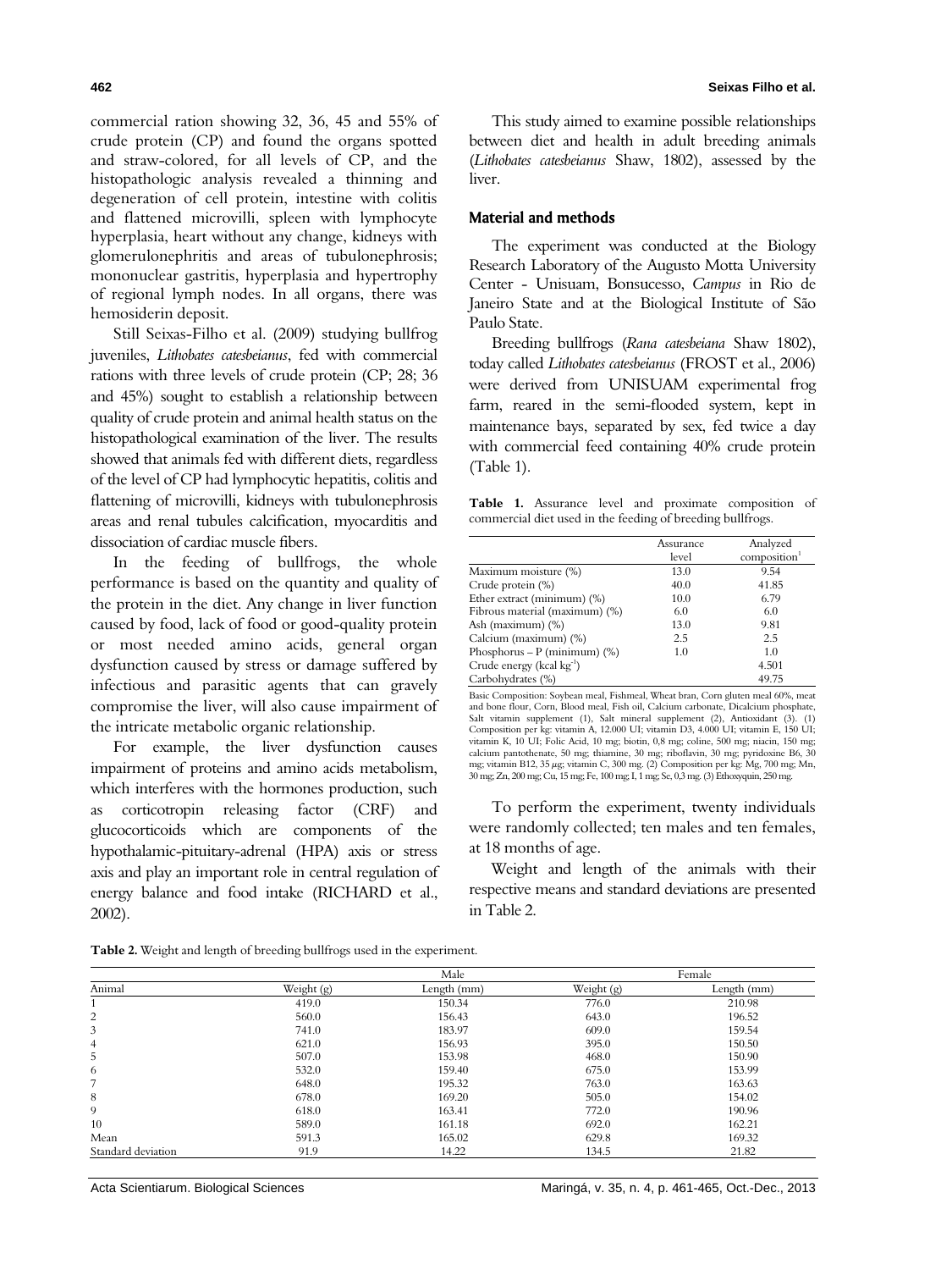#### **Liver histhopatological changes breeding bullfrogs 463**

For the histopathological analysis, the animals were placed in containers with water at 0°C, in order to promote the reduction of the metabolism, and anesthetized with a solution of menthol, numbed by physiological restraint, by transverse section of the spinal cord; subjected to necropsy to verify the occurrence of external or internal injuries, and histopathological aspect, especially the liver. The organs were set in metacarmim solution (PUCHTLER et al., 1970), for 12 hours and then kept in 70% alcohol. For histopathological examinations, they were embedded in paraffin, cut to 5 mm thick on microtome and stained with HE (hematoxylin and eosin) for observation under light microscopy.

The animals received coding in histological slides to ease identification, namely: MR - Breeding Male and FR - Breeding Female.

## Results and discussion

The experimental environment provided comfortable conditions to the animals throughout the observation period, as evidenced by the continuous feeding, and complete adaptation to the environment.

On histopathological examination of the liver, there was a high prevalence of protein-mineral degeneration in hepatocytes, regardless of the amount of protein in the feed given to the animals. The livers were macroscopically pale and microscopically with parenchyma composed of hepatocytes with markedly rarefied and vacuolated cytoplasm, resembling a lace (Figures 1, 2 and 3).



Figure 1. Photomicrography of adult bullfrog liver; reproductive male. Accented rarefaction of the hepatic cells cytoplasm (A) and presence of melanin deposit (B). Congested sinusoid vases (C). Staining by HE, 40X. (The same chart was observed in other reproductive males).



Figure 2. Photomicrography of adult bullfrog liver; reproductive male. Accented rarefaction of the hepatic cells' cytoplasm (A), deposit of melanin (B) and dilated vases (C). Staining by HE, 100X. (The same chart was observed in other reproductive males).



**Figure 3.** Photomicrography of adult bullfrog liver; reproductive female. Accented rarefaction of the hepatic cells' cytoplasm (A), presence of subcapsular hepatitis (B) and focal (C) and thickening of hepatic capsule (D). Staining by HE, 100X. (The same chart was observed in other reproductive females).

In the observations, 90% of the animals analyzed showed a lack of protein deposition in hepatocytes, suggesting that, the diets contained poor-quality protein.

These lesions suggested degeneration of nutritional origin, with development of inflammatory processes, spreading to all organ.

Probably the animals were fed with proteins of low biological value, indicating, apparently, the poor quality of rations, which compromises health and, consequently, performance, mainly, reproduction.

The liver is responsible for the synthesis and metabolism of a key protein, the cholesterol. This is an essential part of the cell membrane and is required for the production of certain hormones, like estrogen, testosterone, adrenaline and noradrenaline. The liver also converts substances of the digested food into proteins, fats and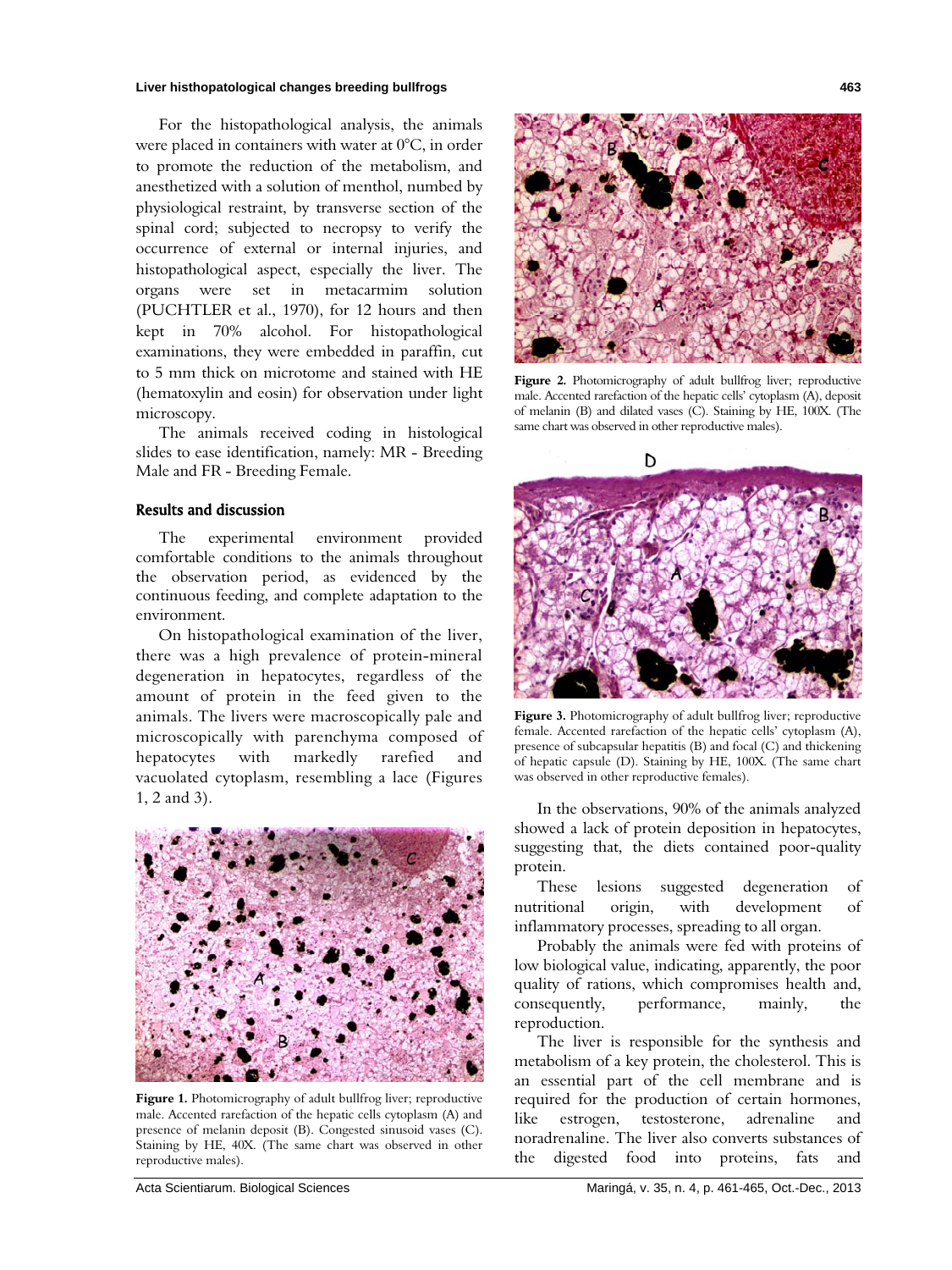carbohydrates. Sugars are stored in the liver in the form of glycogen and, when necessary, when the concentration of blood sugar becomes too low, are broken down and released into the bloodstream in the form of glucose. Another liver function is the synthesis of many important compounds, especially proteins, which the body uses to perform different functions (GUYTON; HALL, 2006).

Proteins are considered the main constituent of any living cell and represent the most abundant chemical group of the animal body (OLVERA-NOVOA et al., 2007), with exception of water. Proteins are essential to the nucleus and cytoplasm and, summarizing, have the functions of repairing damaged or worn tissues and form new ones (synthesis of new proteins during growth). Proteins, via food, can be catabolized and act as energy source or as substrate for the formation of lipids and carbohydrates in the tissue, as well as hormones, enzymes, and a variety of important substances such as antibodies, hemoglobin, among others (TATTERSALL; ULTSH, 2008).

Once the liver is the "guardian of the internal environment", liver disorders have far-reaching effects on the body homeostasis. The prolonged protein-calorie malnutrition produces a wide range of syndromes in mammals, including the immune resistance deficiency by lymphoid atrophy and favoring the occurrence of infectious diseases.

These breeding animals live on average far more than animals slaughtered commercially for meat production. This longer life, under a condition of protein deficiency, can be reflected in a reduced organic defense, favoring inflammatory processes, as noted; however due to good breeding conditions, with constant feeding and hygiene, and shelter space, where external factors of stress have been minimized or eliminated, these animals can survive (HIPOLITO, 2003).

Considering that they are breeding animals and the impaired liver conditions, whereby the essential is the maintenance of life itself, surely the reproductive performance will be affected and may result in decrease in spermatogenesis and production of eggs.

The glucose control in frogs, as in mammals, has participation of the endocrine system. In vitro studies of the carbohydrate metabolism in isolated frog hepatocytes revealed that they are sensitive to insulin and glycogenolytic hormones, similar to verified in mammal hepatocytes. In this way, there was an increase in liver glycogen reserves concomitant with the elevation and depletion of insulin in the presence of glycogenolytic hormones (JANSSENS; GRIGG, 1987).

Facing the variation in plasma concentration of lipids, it has been suggested that they are used by muscles as a source of energy, forming a glucosesparing system, directing it preferably to the maintenance of the nervous system homeostasis, as suggested in different countries with well-defined seasons (KING et al., 1995).

Furthermore, studies have assessed the seasonality of the glycogen phosphorylase and glycogen synthase enzymes in the green frog (*Rana esculenta*) liver and have found that phosphorylase is more active during wintertime, while the synthase, during the summer, suggesting a seasonal influence on the activity of these enzymes (SCAPIN; DI GIUSEPPE, 1994). Although there is little information about the enzymes involved on the glycogen metabolism in amphibians, it is assumed that it occurs similarly to other vertebrates and that it might suffer the influence of seasonality (PETERSEN; GLEESON, 2007, 2009, 2011).

In practical terms, for example in commercial rearing, this might not be noticed. The simultaneous raising of males and females in the same pond, and the non-individualized collection of eggs lead the rates of fertility and hatchability to be considered as normal within a zootechnical expected range.

To know exactly if the severe injuries observed in the liver significantly interfere on spermatogenesis and the production of roe, and thus in fertilization and hatching, the couples need to be separated and each collection of eggs monitored individually.

No reference was found dealing with this subject among amphibians, liver damage and reproductive indices, leading to a new path that should be explored in further studies.

# Conclusion

These findings suggested that the animals were fed with proteins of low biological value, indicating poor quality of feed, compromising their sanity. The impairment in liver function by these injuries will probably lead to a reduced availability of precursors of sex hormones in these animals, once the liver is an important organ for the metabolism of the same, and the reproductive performance of these animals may be negatively affected.

## **References**

AGOSTINHO, C. A.; WECHSLER, F. S.; CASTRO, C. S.; AGOSTINHO, L. M.; RIBEIRO, R. R.; AGOSTINHO, S. M. M. Time interval from ovulation to extrusion in female bullfrog in different photoperiods. **Revista Brasileira de Zootecnia**, v. 40, n. 8, p. 1625-1628, 2011.